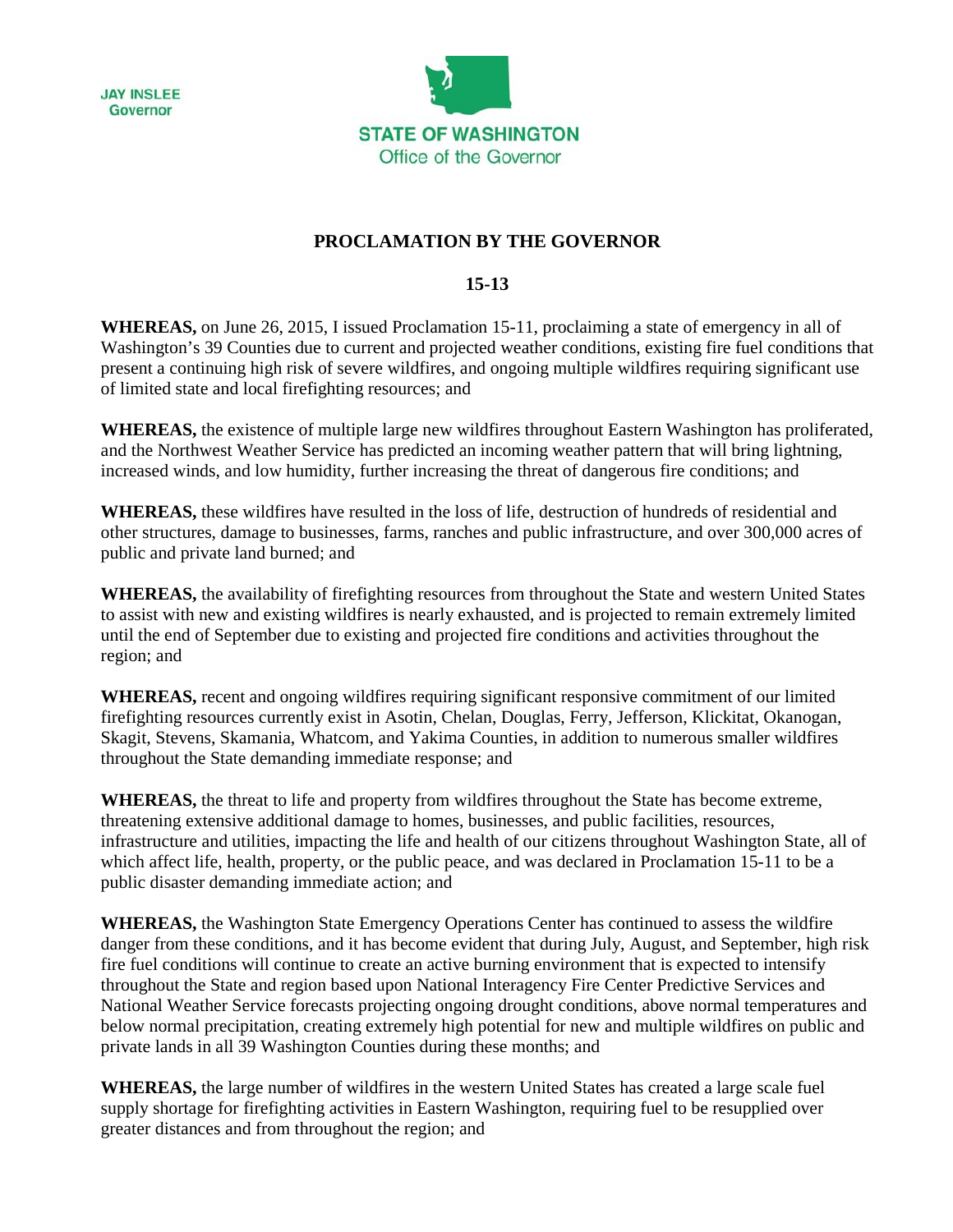**WHEREAS,** road closures and traffic detours resulting from wildfires throughout the State and region have also caused and seriously threatened delays in the provision of adequate fuel supplies to consistently maintain necessary firefighting activities in Eastern Washington; and

**WHEREAS**, adequate fuel supplies are essential to effective firefighting efforts and can become quickly depleted without consistent and reliable deliveries, which are critical in supporting state and local efforts to save lives and protect public health and safety; and

**WHEREAS**, the time limits prescribed by the commercial motor vehicle driver hours of service rules impede the necessary maintenance of essential fuel supplies critical to Eastern Washington firefighting efforts by preventing drivers of these trucks from making timely deliveries; and

**WHEREAS**, the effect of these fires continues to impact the life and health of our citizens, as well as the property and transportation infrastructure of Washington State, and is a public disaster that affects life, health, property, or the public peace.

**NOW, THEREFORE**, I, Jay R. Inslee, Governor of the state of Washington, as a result of the above-noted situation and under Chapters 38.08, 38.52 and 43.06 RCW, do hereby proclaim that a state of emergency exists in all 39 Counties and that Proclamation 15-11 remains in effect, and I again direct the plans and procedures of the *Washington State Comprehensive Emergency Management Plan* be implemented. State agencies and departments are again directed to utilize state resources and to do everything reasonably possible to assist affected political subdivisions in an effort to respond to and recover from the event. My order into active state service of the Washington State organized militia also remains in effect. The Washington State Emergency Operations Center is instructed to continue monitoring the event and coordinating all event-related assistance to the affected areas.

I also hereby find, based on the above situation, that motor carriers and drivers of commercial motor vehicles delivering fuel products from distribution centers in the Pacific Northwest to counties in Eastern Washington in support of firefighting efforts are providing emergency relief during an emergency under 49 CFR § 390.23 and, therefore, are exempt from application of 49 CFR §§ 390 through 399, including the driver hours of service rules in 49 CFR § 395, adopted pursuant to RCW 46.32.020 and WAC 446-65-010, until midnight on September 10, 2015.

Furthermore, under the provisions of RCW 43.06.220(1)(i), to preserve and maintain life, health, property or the public peace, I also hereby impose temporary restrictions on motor carriers and drivers of commercial motor vehicles identified above as being exempt from application of the driver hours of service rules by prohibiting application of this exemption as follows:

- 1. Motor carriers are prohibited from operating under the terms of this exemption if either of the following conditions exists:
	- a. They have an out-of-service order in effect; or
	- b. They do not possess a current safety rating of "Satisfactory" or better assigned by the Federal Motor Carrier Safety Administration or the State in which the motor carrier has its principal place of business.
- 2. Motor carriers I have not prohibited from operating under the terms of this exemption are prohibited from:
	- a. Requiring or permitting a fatigued or ill driver to operate a commercial motor vehicle; and